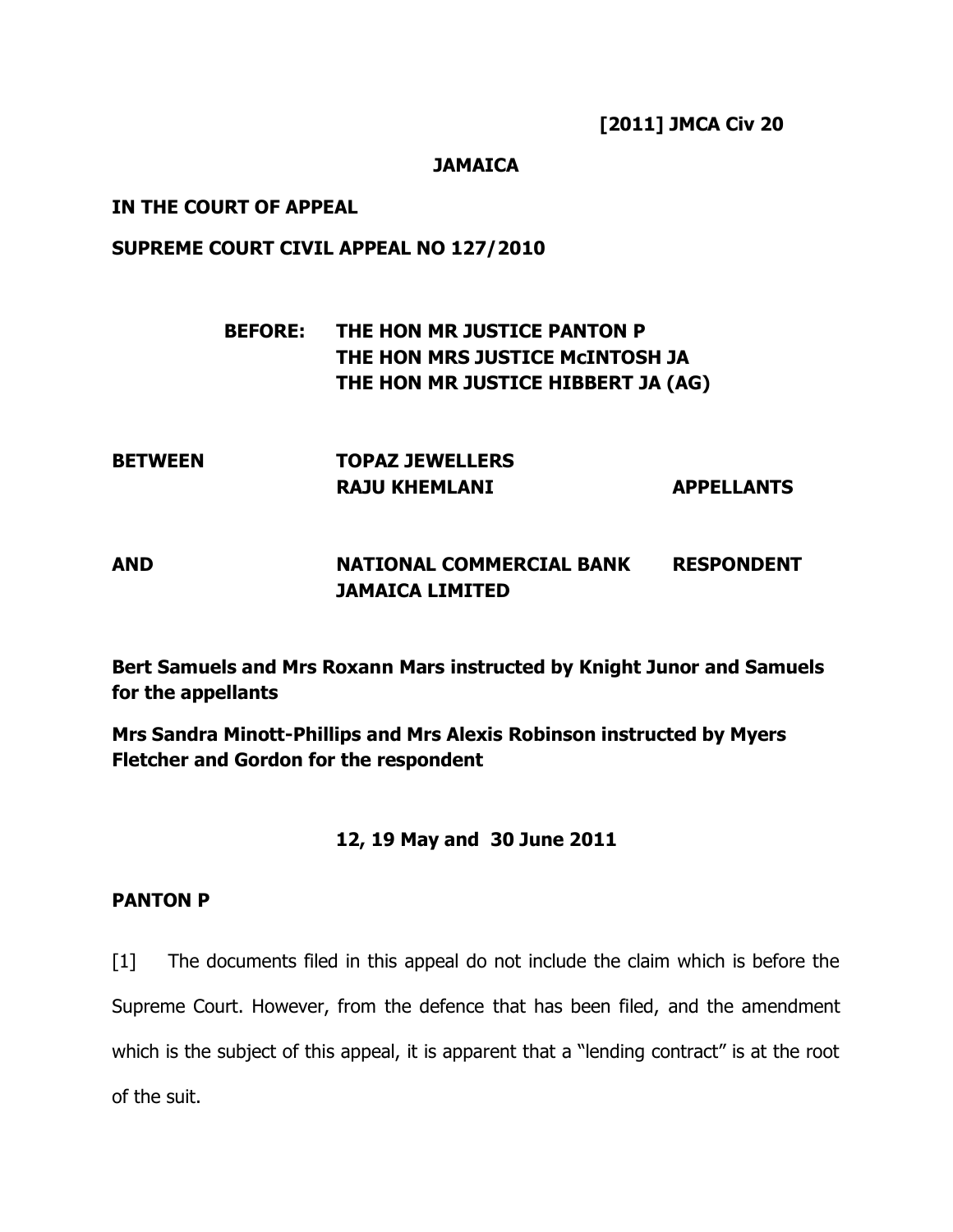[2] The trial of the claim was about to commence on 1 November 2010, when the respondent applied for an amendment to the final paragraph, number 25, of the defence. King J granted the application. The paragraph, with the proposed amendment underlined, reads:

> "The Defendant denies that the Claimants are entitled to any of the reliefs claimed or to any relief at all and further contends that the claims on the contract and on the case, and the claimed reliefs derived therefrom, are brought outside of the limitation period and are statute barred under the Limitation Act, 1623 and the Limitation of Actions Act, 1881."

[3] The appellants, feeling aggrieved by what they regard as a late and prejudicial move by the respondent, filed seven grounds of appeal against the decision of the learned judge. Although the respondent has stated in its written submissions that the learned judge had indicated that in the event of an appeal his reasons would have been made available, we were not fortunate to have received same up to the time of delivering our judgment on 19 May 2011. The formal order of the learned judge had been made on 2 November 2010.

[4] Having heard the arguments of counsel on 12 May, we reserved our decision until 19 May 2011 when we ordered as follows:

> "Appeal dismissed. Amendment granted by King, J is to stand. Costs of the appeal to the respondent to be agreed or taxed."

We promised then to put our reasons in writing. This we now do.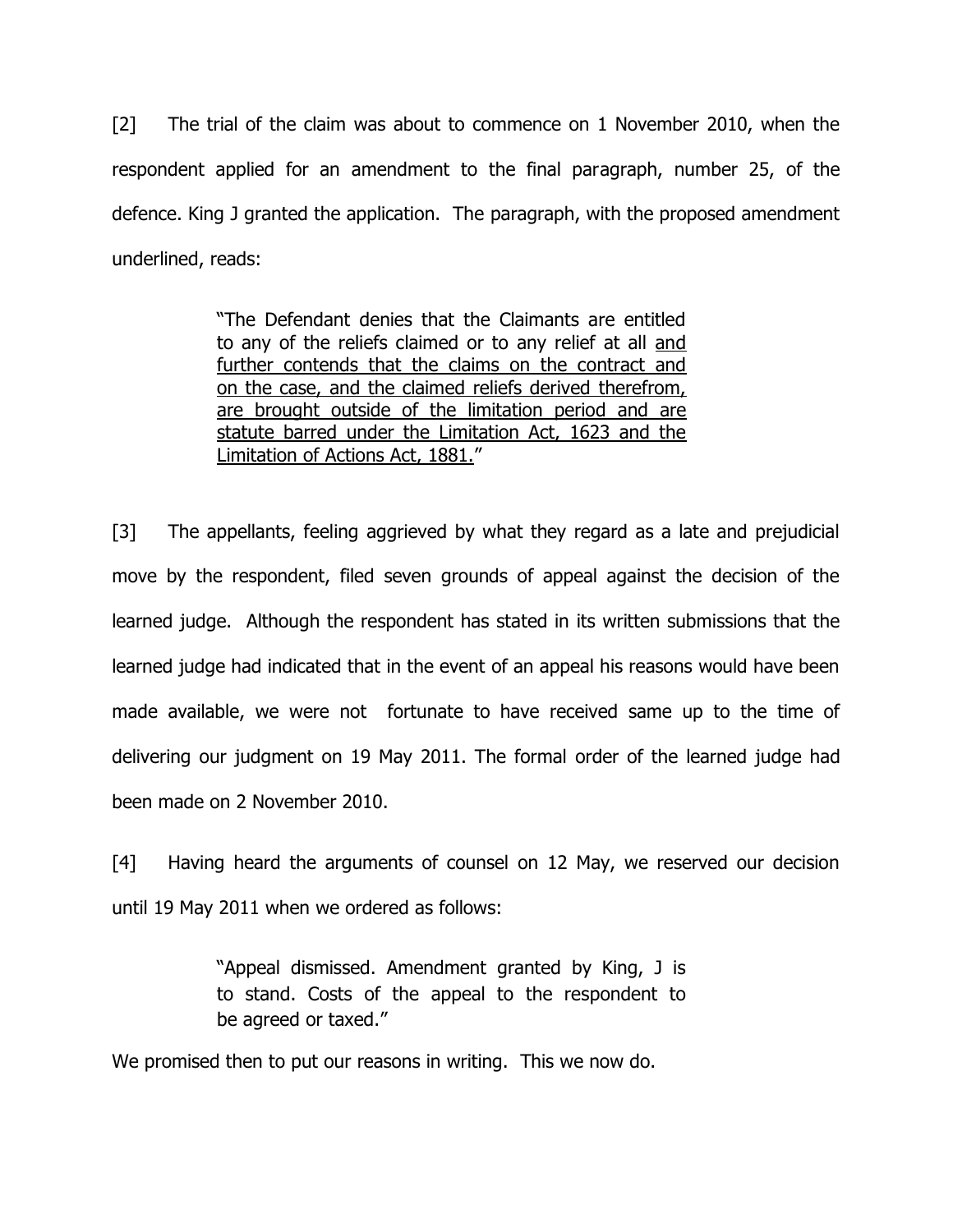## **Grounds of appeal**

- [5] The grounds of appeal were as follows:
	- "a. The learned trial judge, Justice King, did not give any reasons for the exercise of his discretion pursuant to the Supreme Court Civil Procedure Rules ("the CPR") 20.4(2) in deciding to allow the amendment.
	- b. The learned trial judge failed to properly consider all the circumstances of the case when he allowed the amendment.
	- c. That the discretion should have been exercised in accordance with the overriding objective in part 1 of the CPR which requires matters to be dealt with justly and within this context, the matter could only be dealt with justly by hearing the merits of the case.
	- d. That in allowing an amendment at the stage in these peculiar circumstances would in effect be a conclusion of the matter to the prejudice of the claimant.
	- e. That the claimant in all the circumstances had a legitimate expectation that on the day of trial his case would be heard and that the defendant would not be allowed to plead by amendment, a new defence i.e. the defence of limitation.
	- f. That the defendant in these circumstances is guilty of *laches*. Delay is a material consideration in exercising the discretion.
		- i. The claimant had reason to believe that the defendant did not have the benefit of a limitation defence and if it did that it waived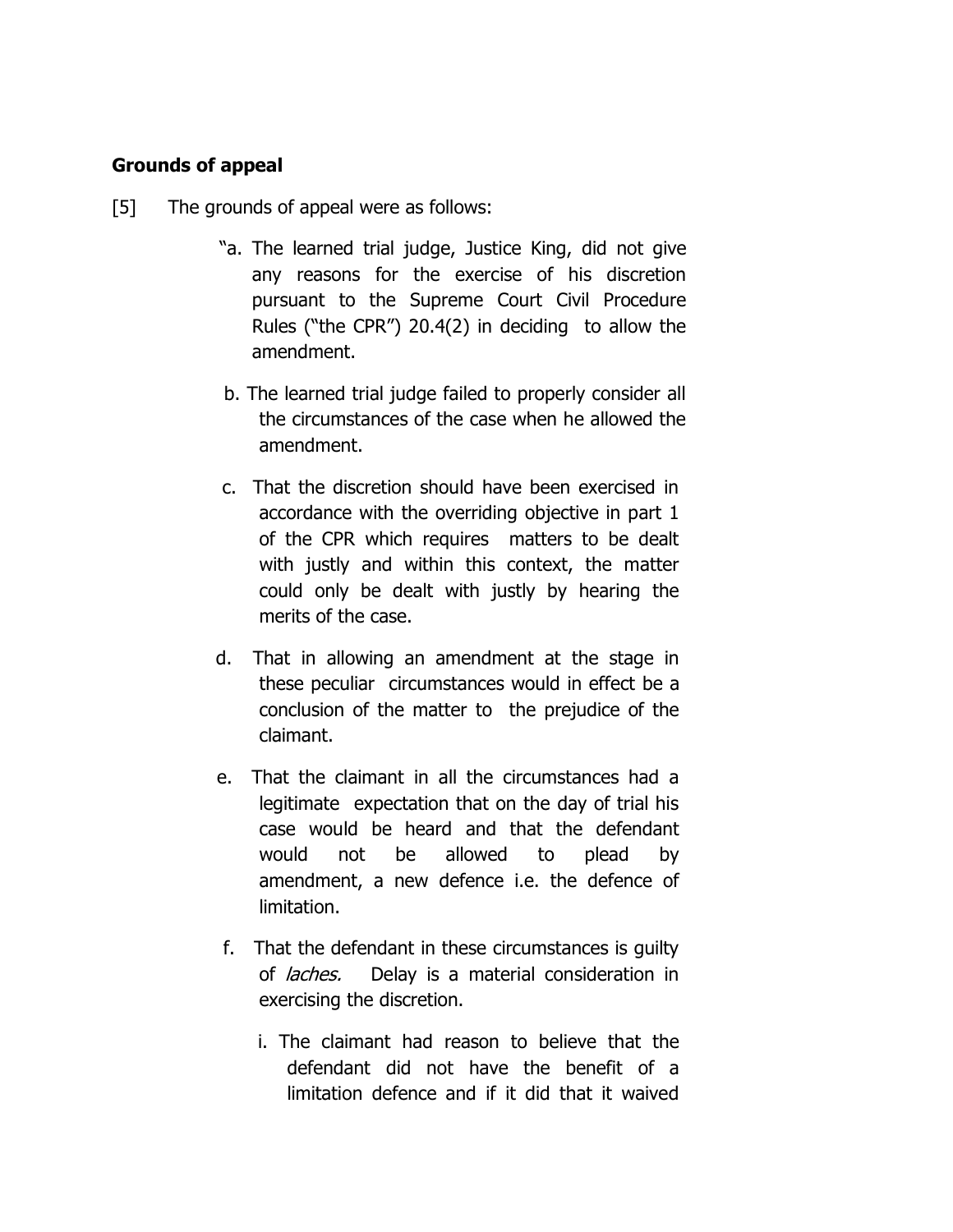this right since after having gone to pretrial review two times and case management conference two times, that the defendant did not plead this and the defendant had some four and a half years to plead this defence.

- ii. The claimant is of the opinion that the cause of action in this matter arose upon the defendant company sending a notice of demand to the Claimants culmination (sic) in the sale of the 1<sup>st</sup> Claimant's property at 81 B King Street.
- g. The defendant failed to give any arguable factual basis for not pleading the defence of limitation. The defendant"s application stated that one of its grounds for amendment is that "the amendment is necessary to decide the real issues in controversy between the parties and that the parties will not be prejudiced'. The defendant is quite aware that the effect of a grant of its application is that the defence of limitation is an absolute defence and therefore the claimants would without a doubt be prejudiced. Further, this amendment would not allow the real issues of controversy to be dealt with, but rather prevent the real issues from being addressed at all. That from the defendant"s pre trial memorandum there are at least 15 real issues of controversy which it outlined to be determined at trial."

[6] Notwithstanding their opposition to the granting of the amendment, the appellants have submitted that in any event the limitation period has not expired. They contend that it is misleading for the date of the making of the contract to be used as the date for computing the date on which the cause of action arose. The liability of the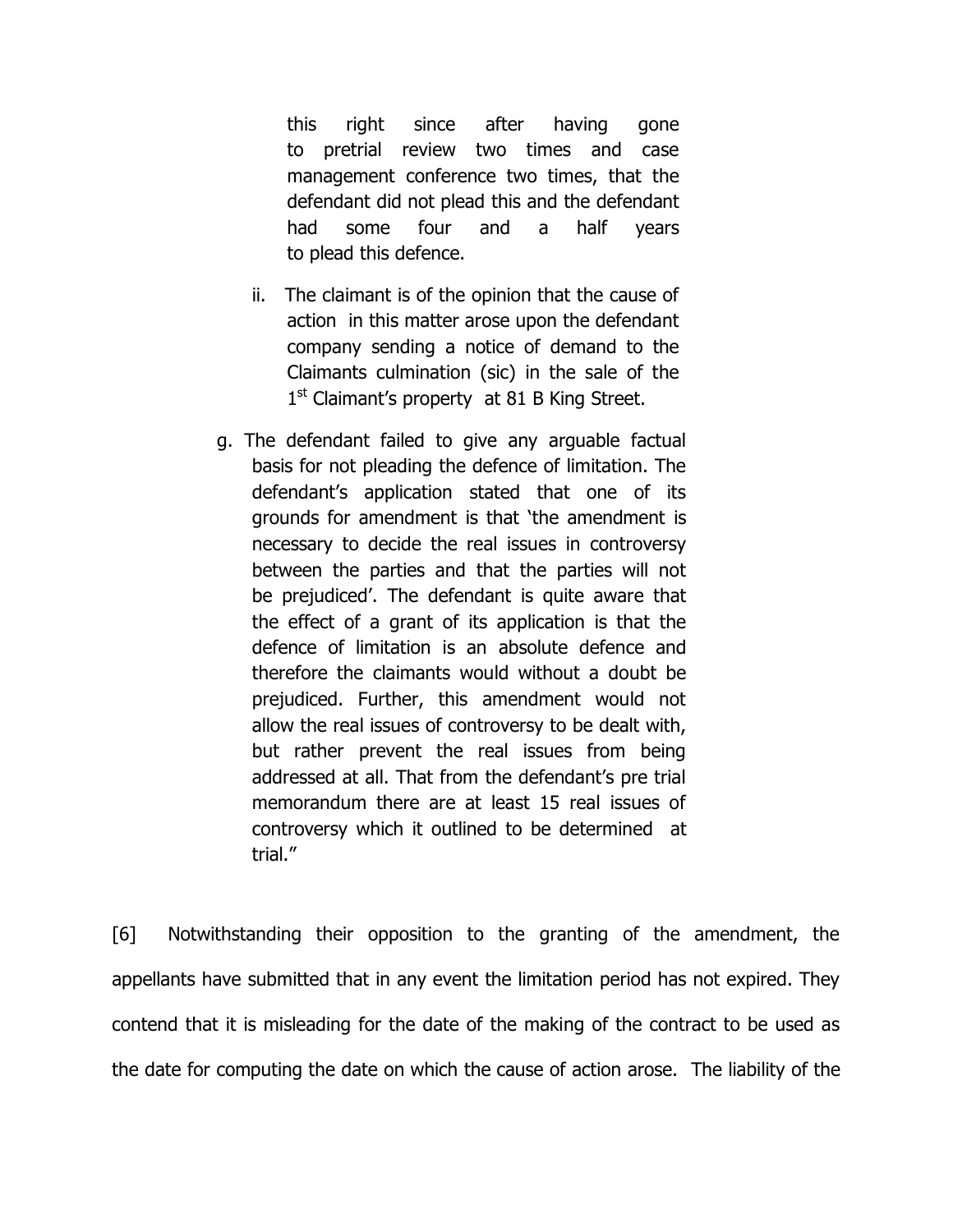respondent, they submitted, is not affected by the statute of limitations as in tort the computation is six years from the date of damage as opposed to the date of breach in cases of contract. In the instant case, the appellants are saying that the damage sustained arose upon the service of notice upon them and the consequent realizing of the security of the appellants. It seems therefore that the appellants are saying that they have a good defence to a plea in relation to limitation. That being the case, it is our view that there can be no prejudice to the appellants by allowing the amendment to stand and giving them the opportunity to contest the plea in the manner suggested by their argument.

[7] Mr Bert Samuels, in making the submissions on behalf of the appellants, complained that the learned judge exercised his discretion in a manner that was not in keeping with either the spirit of the rules or the principles of justice. We understood Mr Samuels to be saying the following in respect of the judge"s decision:

- (a) the overriding objective was disregarded;
- (b) the discretion was not exercised on the basis of sworn evidence; and
- (c) the delay in introducing the amendment had led the appellants to think that such a defence had been waived.

[8] Rule 1.1 of the Civil Procedure Rules provides that the Rules are a new procedural code with the overriding objective of enabling the court to deal with cases justly. Dealing justly with a case includes -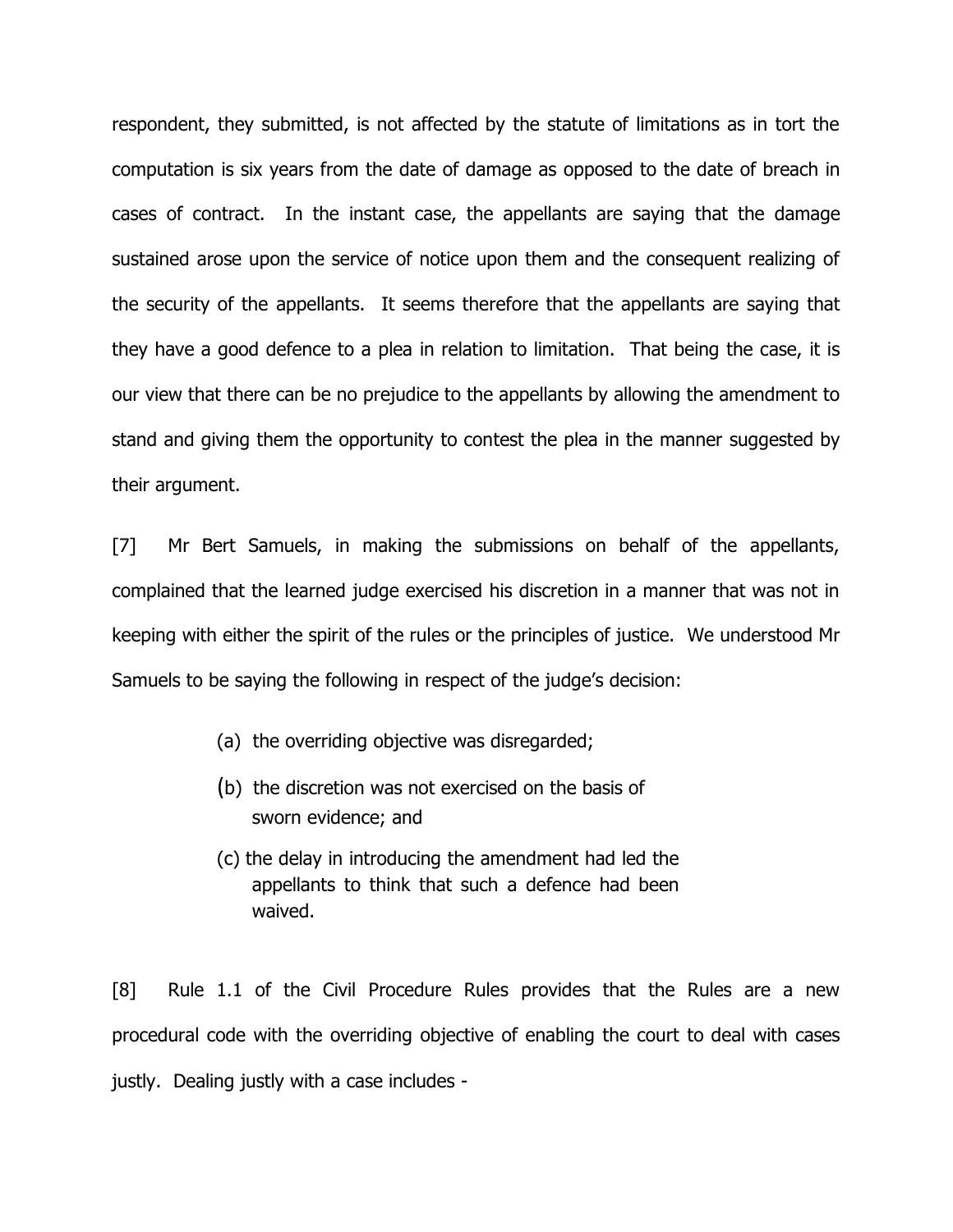- (a) ensuring that the parties are on equal footing;
- (b) ensuring that the case is dealt with expeditiously and fairly; and
- (c) allotting to it an appropriate share of the court"s resources, while taking into account the need to allot resources to other cases.

Rule 1.2 requires the court to give effect to the overriding objective when interpreting the rules or exercising any power under them, and rule 1.3 commands the parties to assist the court in furthering the said objective.

[9] In relation to the overriding objective, Mr Samuels submitted that dealing with the case fairly required the court to deny the application for amendment of the defence to include the plea that the claim was statute-barred. He said that no excuse had been offered for the delay in making the application, and so to grant it would bring about a situation of patent injustice. The court, he said, should not turn a blind eye to the delay as it had led to the appellants thinking that the right to plead limitation had been waived. So far as the failure to plead the defence in a timely manner is concerned, it was Mr Samuels' view that the attorneys-at-law responsible for the failure should be held accountable, rather than put the appellants to rebut the plea.

[10] Mr Samuels relied on the case **Ketteman v Hansel Properties** [1987] 1 AC 189. During the closing speeches of the trial of that action, the judge allowed an amendment of the defence and consequently ruled that the claim against some architects was statute-barred. On appeal, the decision was reversed. On further appeal to the House of Lords, it was held that a plea of limitation was a procedural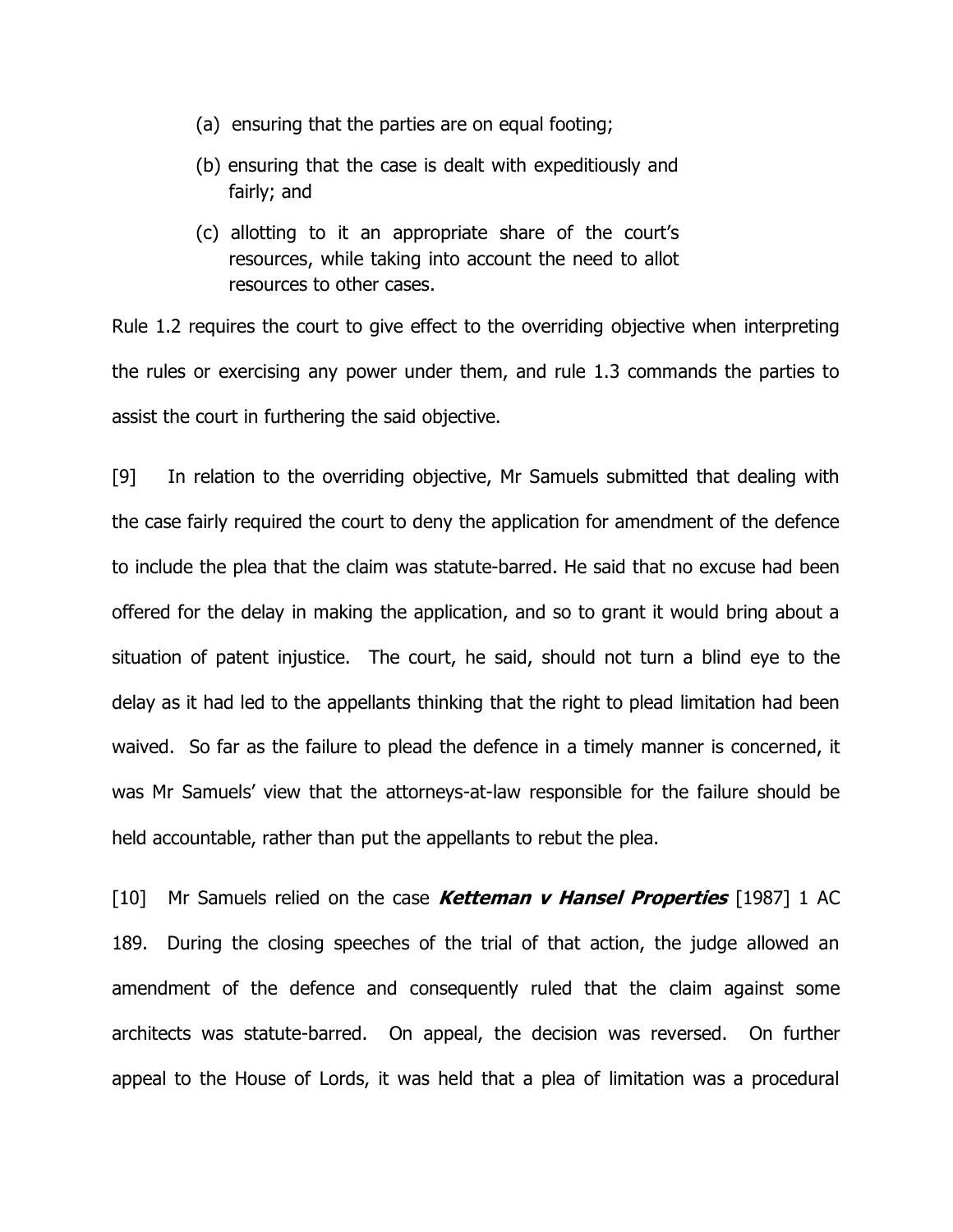defence that had to be pleaded and considering that leave to amend was not sought until the closing stages of the trial, when the court had investigated the merits of the claims and the claimants had individually undertaken the strain of the litigation in which they had a legitimate expectation that the issues raised in their pleadings would be determined, the architects should not have been permitted to amend their defence.

[11] Mrs Minott-Phillips pointed to what she said were clear dissimilarities between the **Ketteman** case and the instant one. In her written submissions, she pointed to the fact that the application in **Ketteman** was made during the course of the plaintiffs' final speech after it had become clear that there would have been a favourable outcome for the plaintiffs. She relied on the following quotation from the speech of Lord Griffiths at page 219 para (G-H):

> "If a defendant decides not to plead a limitation defence and to fight the case on the merits he should not be permitted to fall back upon a plea of limitation as a second line of defence at the end of the trial when it is apparent that he is likely to lose on the merits."

In the instant case, Mrs Minott-Phillips added, the trial had not even commenced. There was no prejudice to the appellants, she said, as the tenor of the rules is that a trial should only take place if it is necessary.

[12] We found ourselves in sympathy with Mrs Minott-Phillips' view as to the tenor of the rules in this regard. It is difficult to understand how the appellants can properly expect the respondent to ignore a fundamental point in its favour. There is no good reason for the respondent to wish the continuance of legal proceedings that may have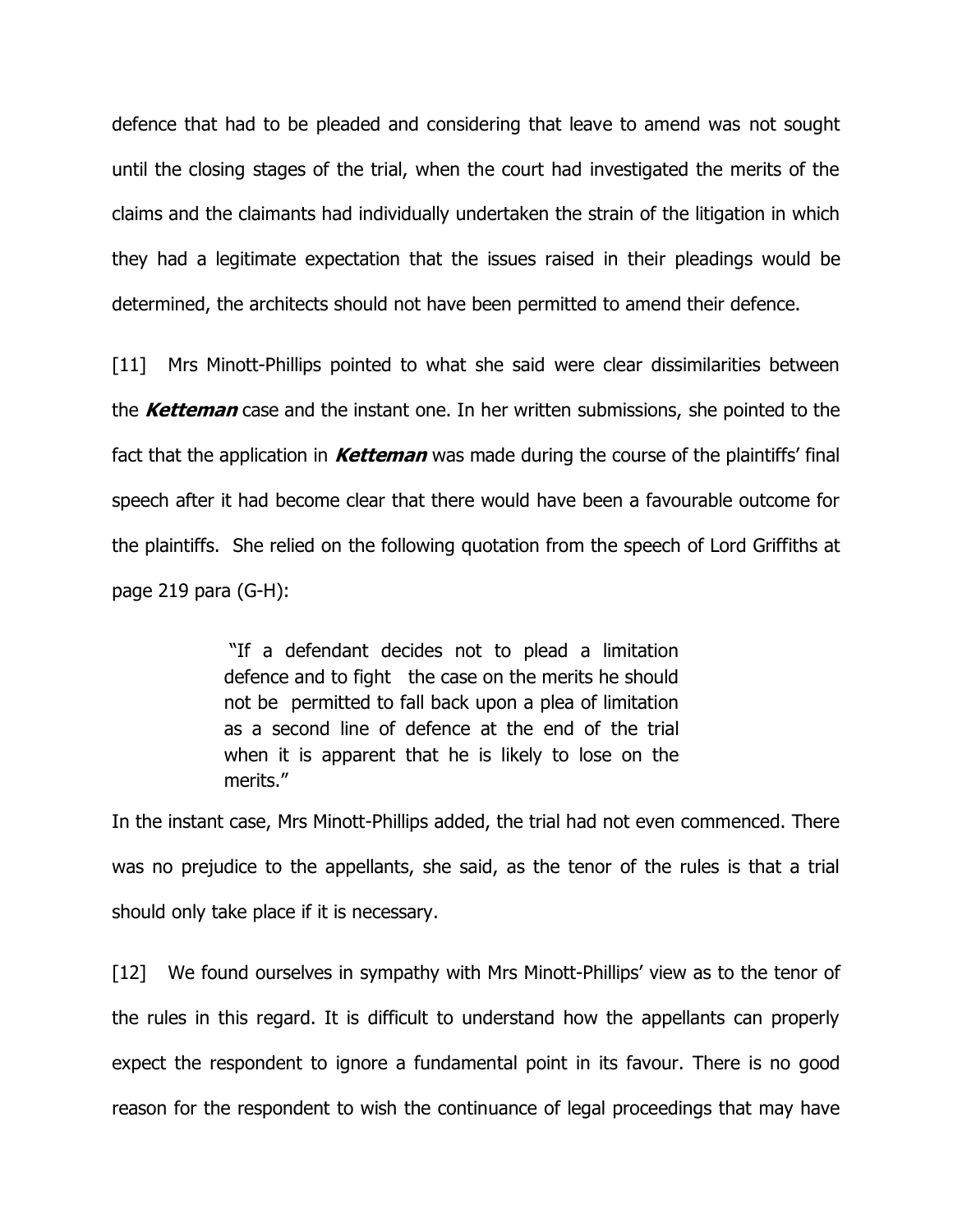been brought out of time. The principle that there has to be an end to litigation ought not to be ignored in circumstances such as these.

[13] Seeing that we are here dealing with the amendment of the defence, it is necessary to look at the rules dealing with amendments. Rule 20.1 allows a party to amend his statement of case at any time before the case management conference without the court's permission, except for an amendment under rules 19.4 and 20.6 (which are irrelevant in the instant situation). Thereafter, amendments may only be made with the permission of the court. Rule 20.5 provides that a party who is amending a statement of case must file the amended statement of case at the registry and serve a copy on all other parties. The amended statement of case is to include a certificate of truth in accordance with rule 3.12.

[14] Mr Samuels submitted that an amendment with such important and far-reaching consequences required that there be "sworn evidence to support the delay to oust the presumption on the part of the claimant that they had waived their rights". Mrs Minott-Phillips submitted that there was no requirement in the rules for an explanation to be given for the delay in making the application; neither was there any requirement for evidence to be given in support of the application. According to her, where an explanation is required, the rules make specific provision for same. In that regard she cited as examples, rule 11.18 (application to set aside or vary order made in the absence of party) and rule 13.3 (cases where the court may set aside or vary default judgment). In any event, she said, there was no egregious reason for not giving an explanation.